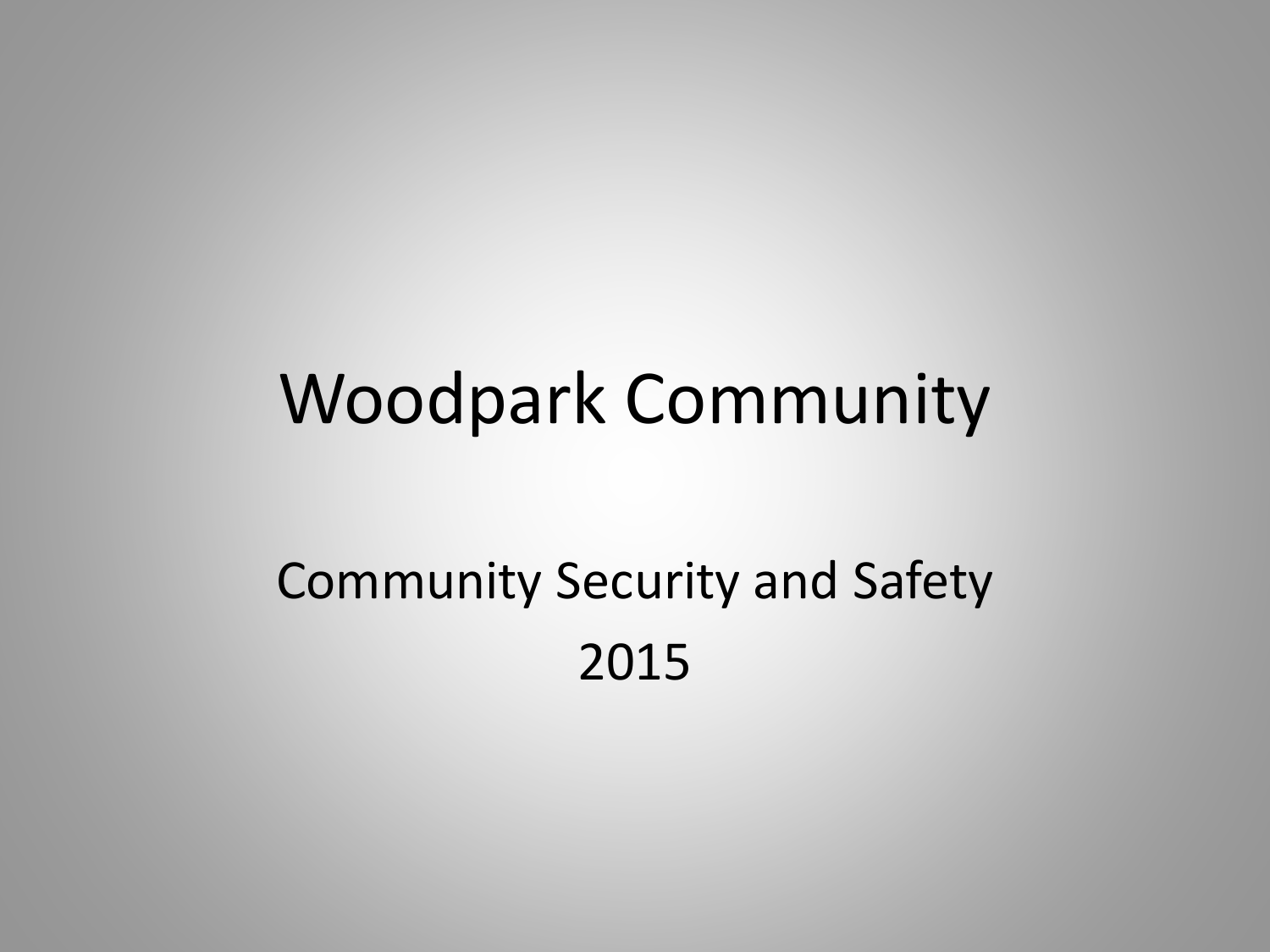## Neighbourhood Overview

Woodpark is a small neighbourhood in Bay Ward, in the west end of Ottawa. It is bounded in the north by Richmond Road, to the East by Woodroffe Avenue north, in the South by Carling Avenue and in the West by the Sir John A. Macdonald Parkway. The total population of the neighbourhood according to the Canada 2011 Census was 2,159. It is largely residential with one small park, New Orchard Park, within its boundaries. The community was built in the 1940s and 1950s and has become one of the safest and enjoyable communities to live in Ottawa.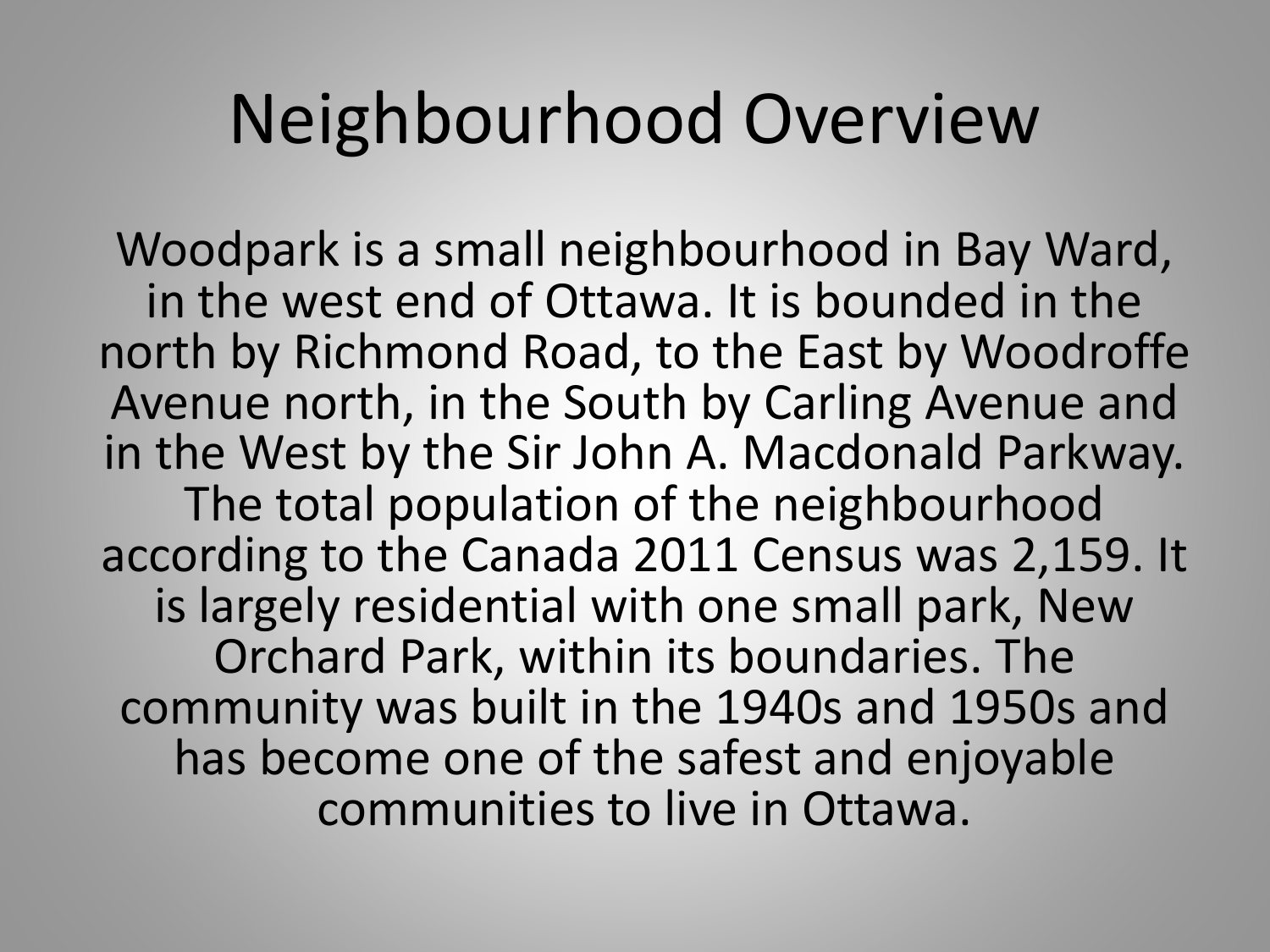## Reported Crimes in Woodpark

Since April 1, 2015 to date there have been 13 crimes committed in the Woodpark area

> 1 Assault 1 Car Theft 2 Theft from Cars 3 Crimes against Property \* 6 Break and Enters

\* Of course with Halloween just around the corner these numbers may change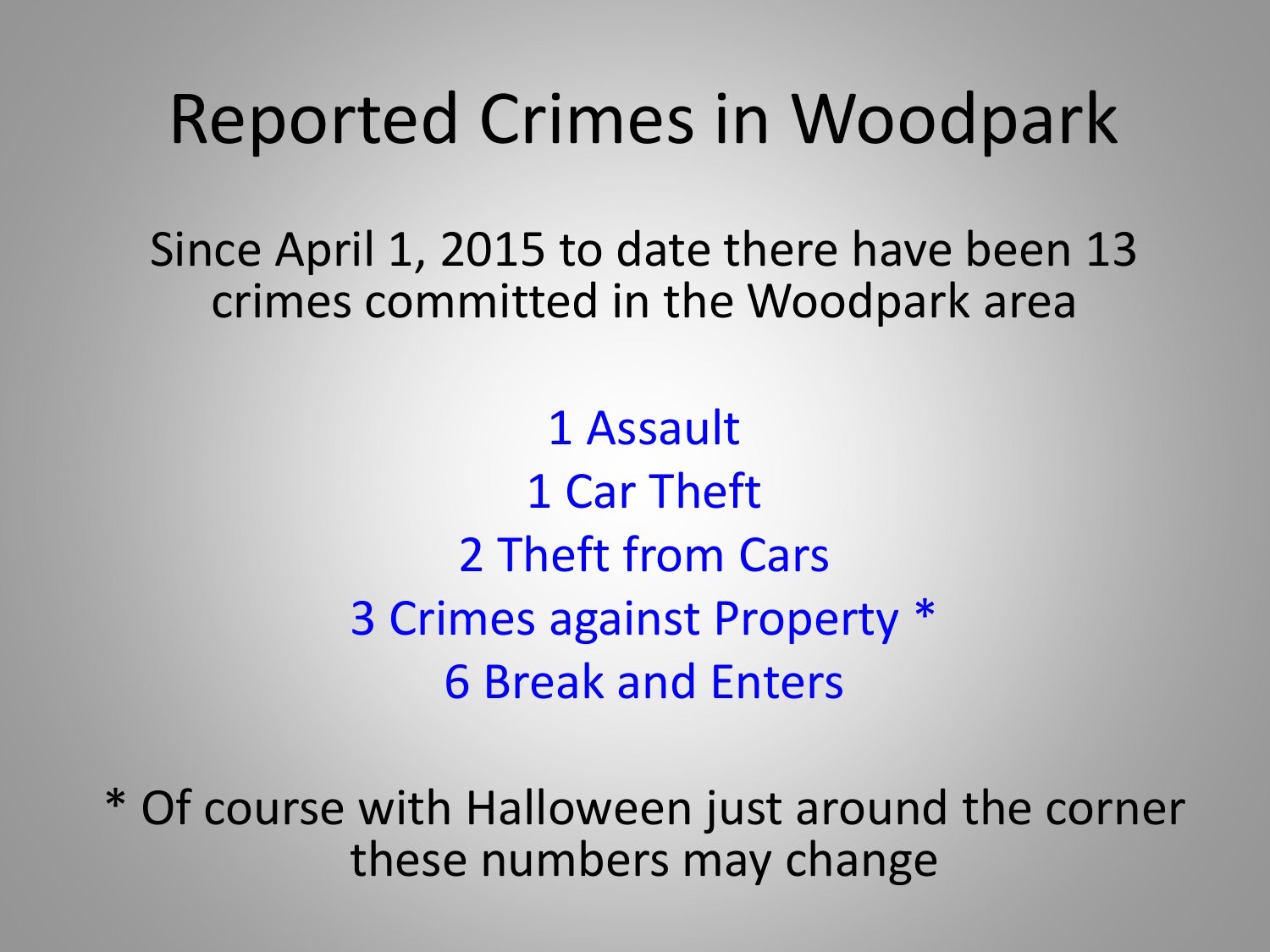#### April 2015 Crime Type Date/Time Address Identifier

## No Registered Crimes Committed

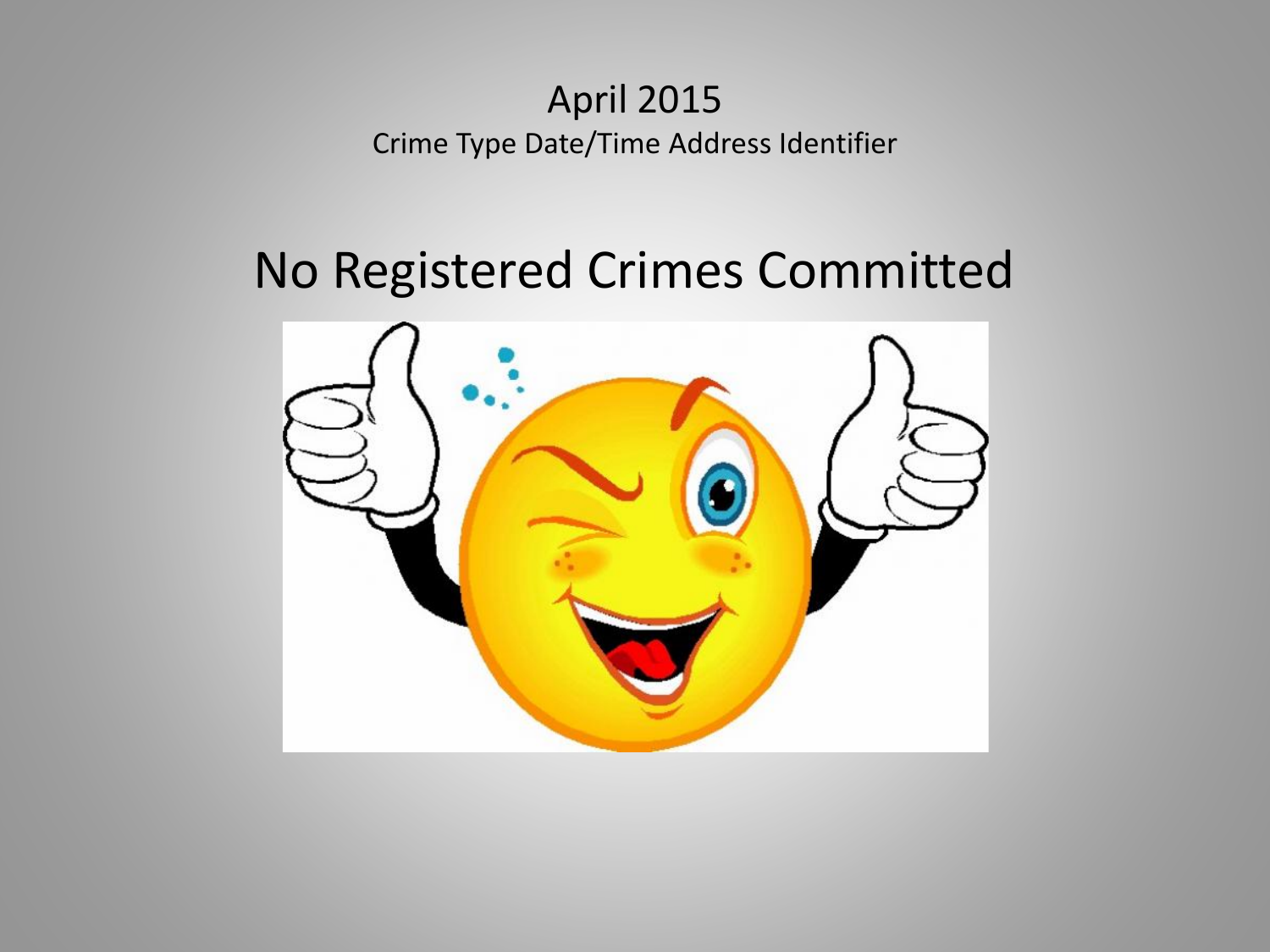#### May 2015 Crime Type Date/Time Address Identifier

# operty Crime 05/07/2015 01:33 PM 200 Block RICHARDSON AVE Detail: FRAUD OBTAIN CREDIT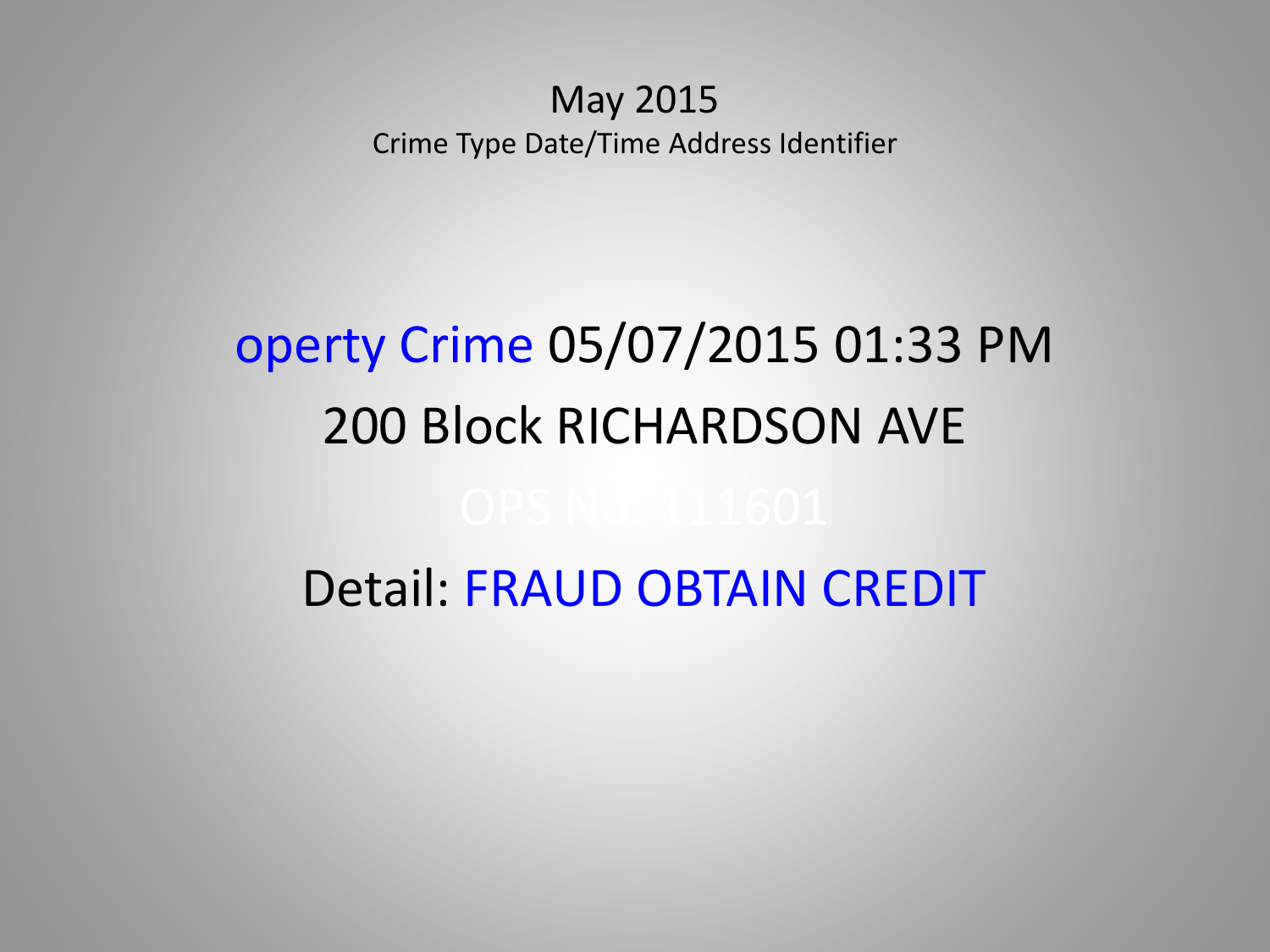#### June 2015 Crime Type Date/Time Address Identifier

Property Crime 06/13/2015 12:55 PM 200 Block NEW ORCHARD AVE OPS No. 146381 Detail: MISCHIEF TO PROPERTY

Theft from Vehicle 06/16/2015 01:18 PM 2200 Block LAWN AVE OPS No. 149285 Detail: THEFT

Property Crime 06/25/2015 06:16 PM 400 Block EDGEWORTH AVE OPS No. 158859 Detail: MISCHIEF TO PROPERTY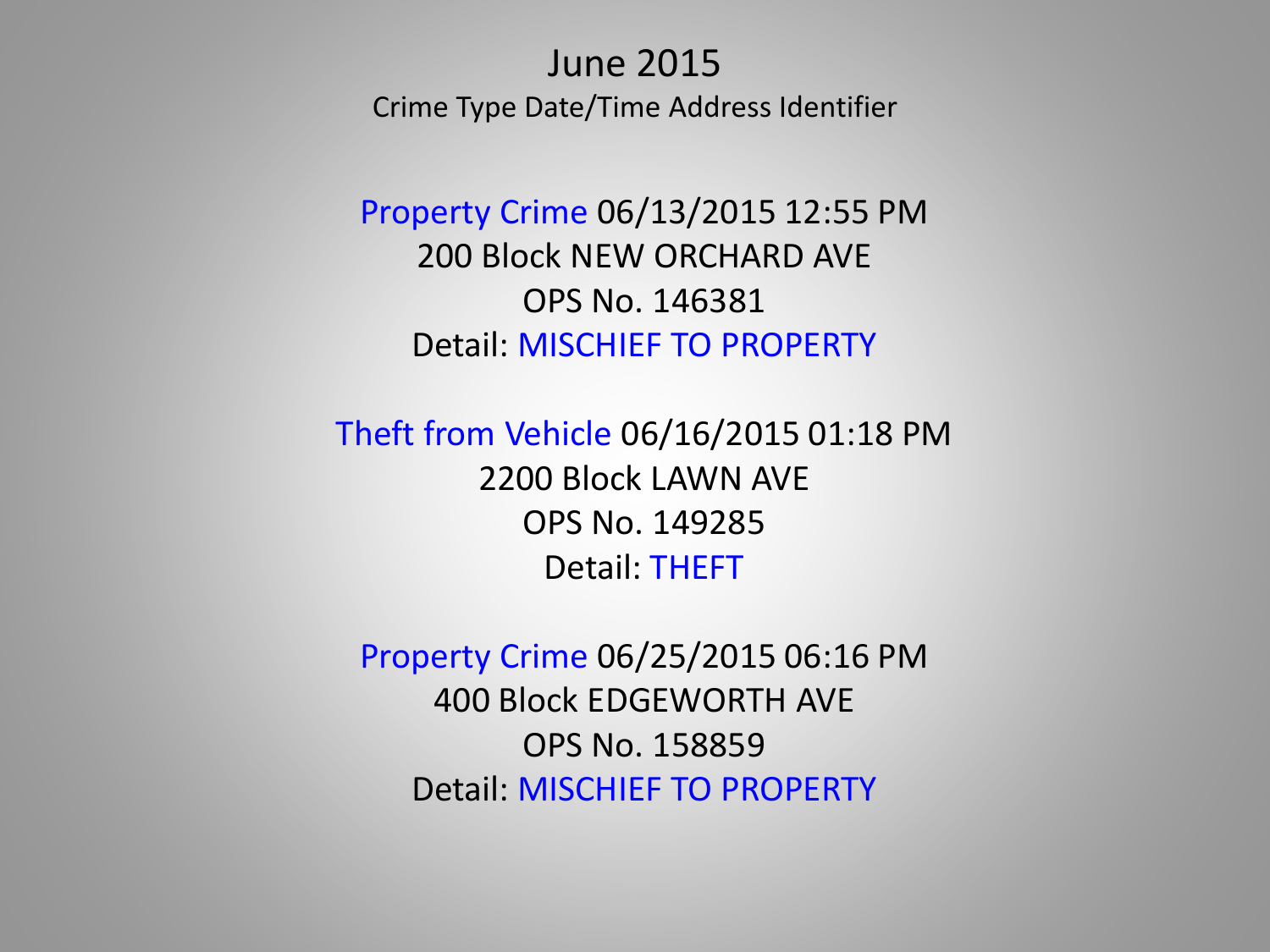#### July 2015

Crime Type Date/Time Address Identifier

Theft of Vehicle 07/01/2015 03:11 PM 200 Block HARTLEIGH AVE OPS No. 164051 Detail: THEFT MOTOR VEHICLE

Theft from Vehicle 07/08/2015 07:23 PM 2200 Block MIDWAY AVE OPS No. 170892 & 170894 Detail: THEFT

Breaking & Entering 07/19/2015 05:03 PM 400 Block ANCASTER AVE OPS No. 181262 Detail: B&E RESIDENTIAL PROPERTY

Breaking & Entering 07/19/2015 05:09 PM 400 Block ANCASTER AVE OPS No. 181264 Detail: B&E RESIDENTIAL PROPERTY

Breaking & Entering 07/20/2015 05:40 PM 200 Block NEW ORCHARD AVE OPS No. 182236 Detail: B&E RESIDENTIAL PROPERTY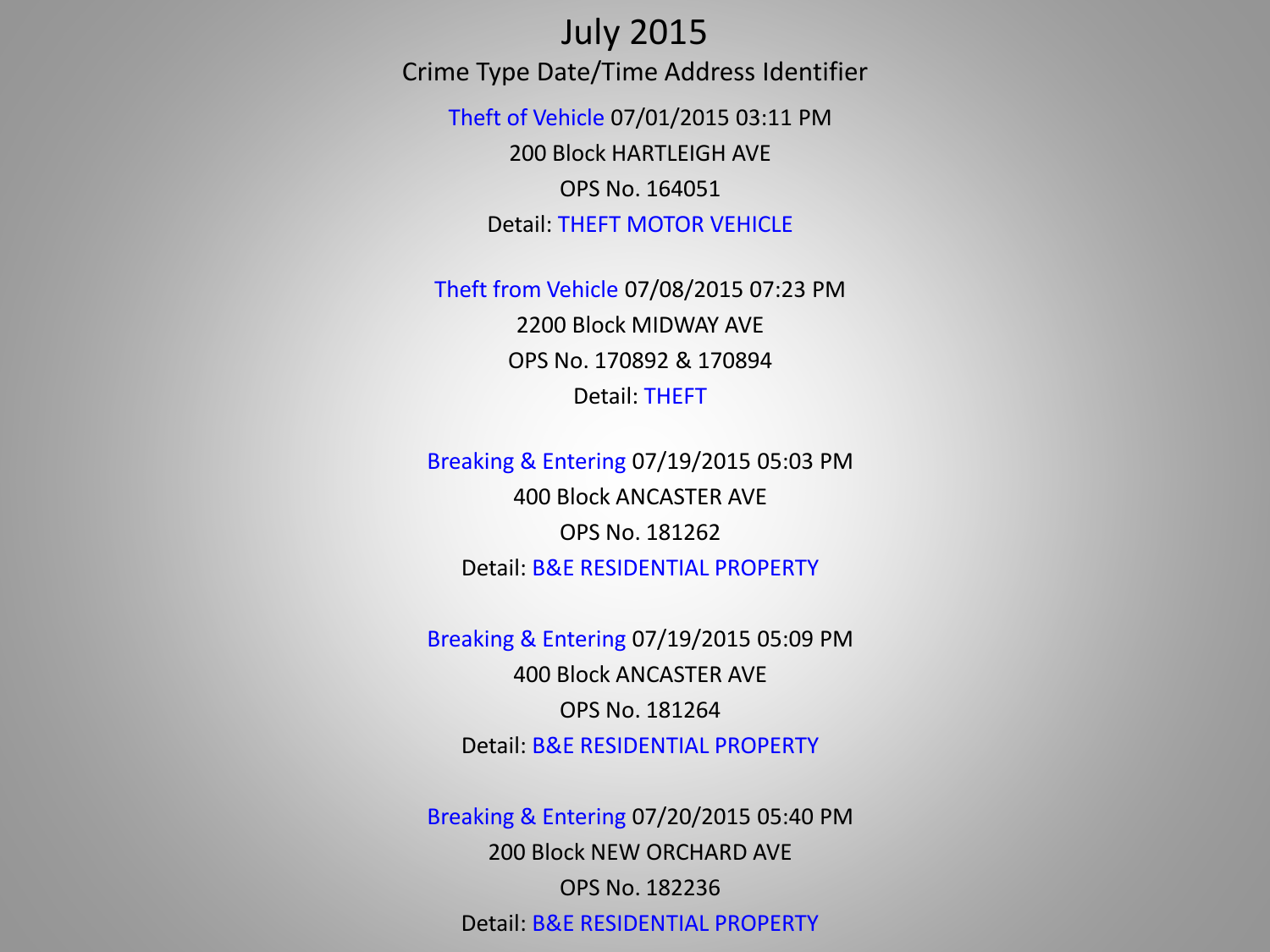#### August 2015 Crime Type Date/Time Address Identifier

## No Registered Crimes Committed

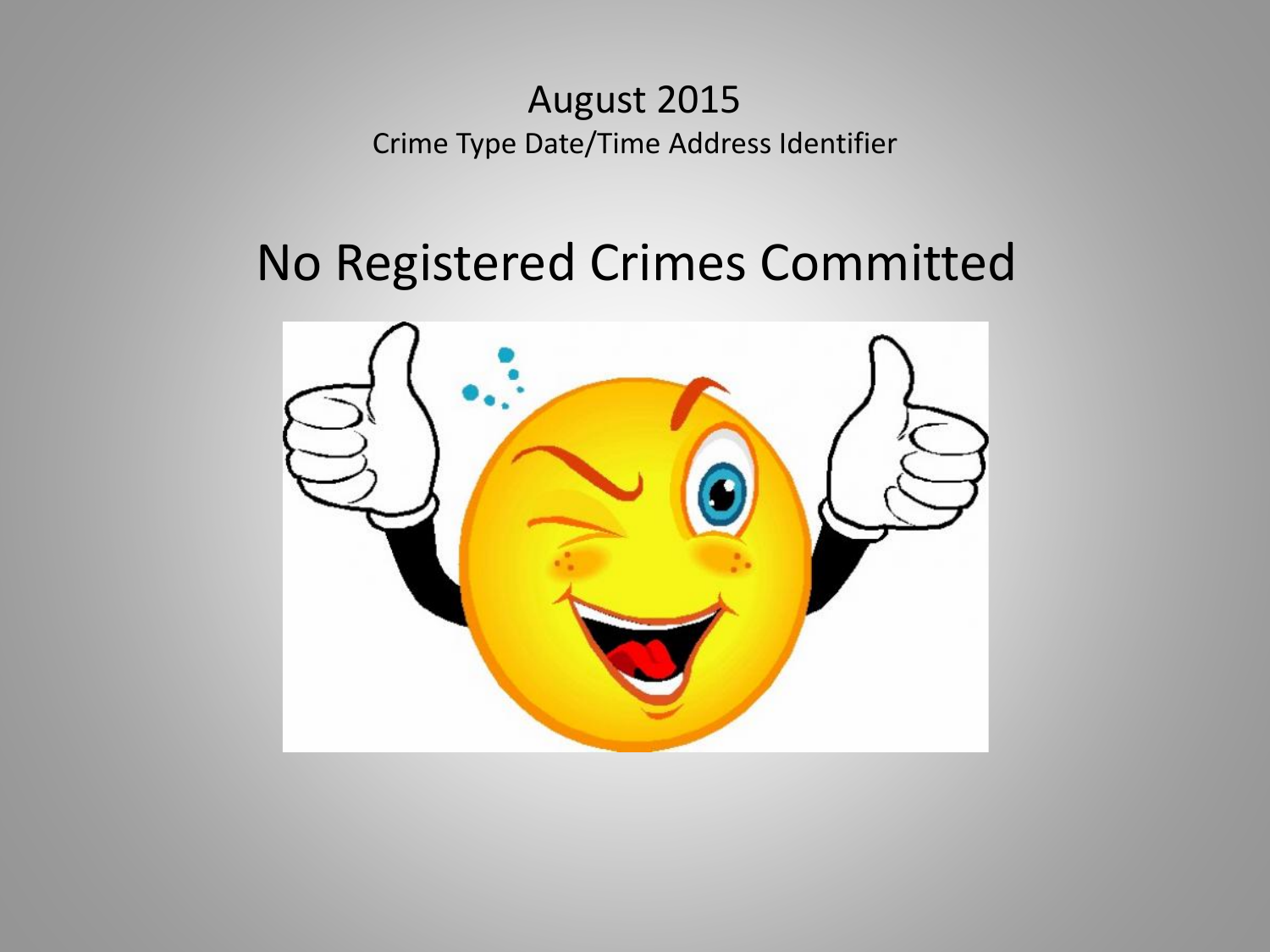September 2015 Crime Type Date/Time Address Identifier

Breaking & Entering 09/06/2015 04:20 AM 400 Block RICHARDSON AVE OPS No. 226439 Detail: B&E FORCIBLE ENTRY

Breaking & Entering 09/08/2015 04:55 PM 400 Block EDGEWORTH AVE OPS No. 228716

Detail: B&E FORCIBLE ENTRY Items Taken: 2015/09/08 18:00:00 JEWELLERY CELL PHONES/PORTABLE ELECTRONIC DEVICES OTHER PROPERTY PHOTOGRAPHIC EQUIPMENT

> Other 09/30/2015 12:43 PM 200 Block WOODLAND AVE OPS No. 248768 Detail: HARASS HARASSMENT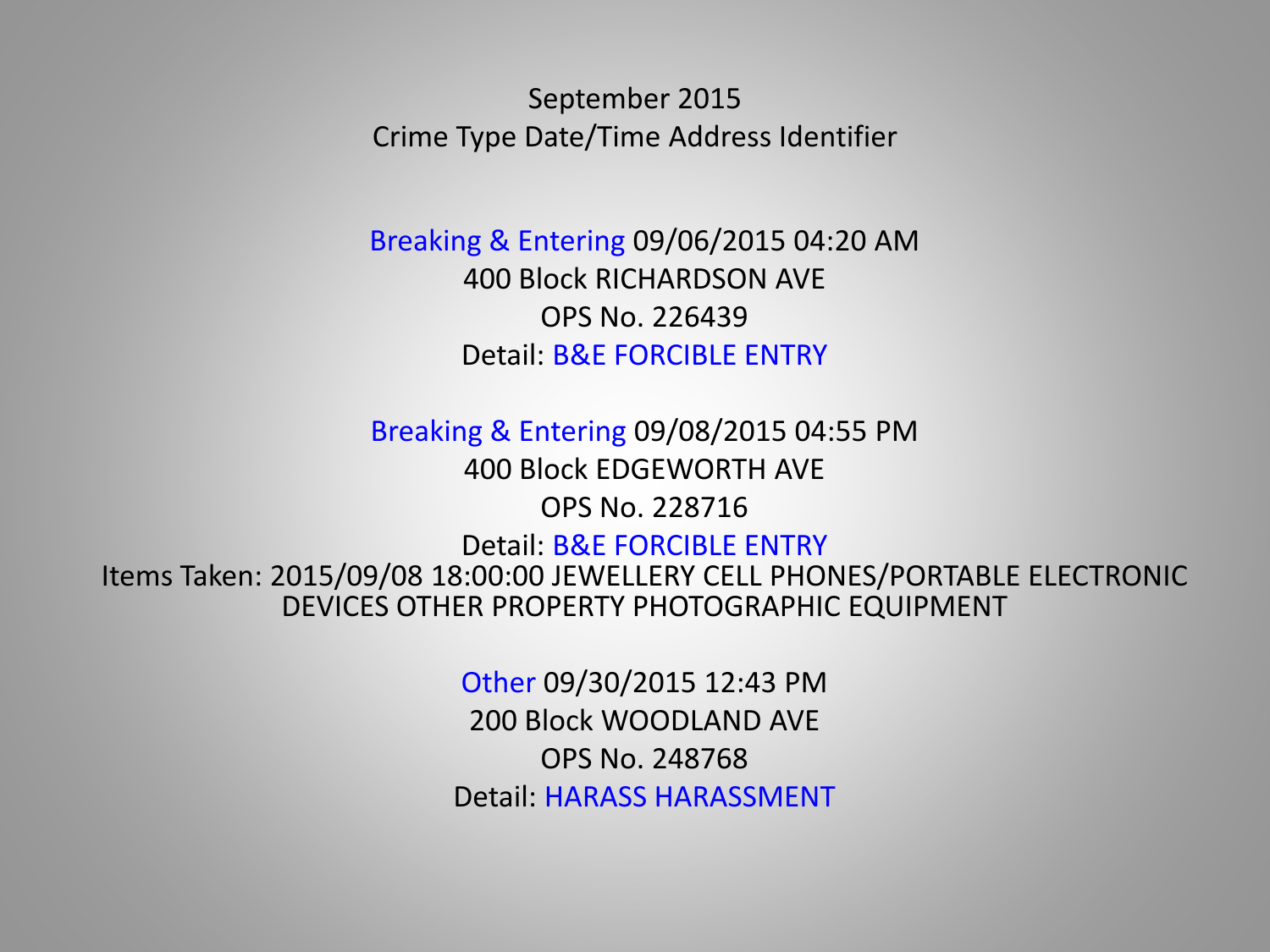October 2015 Crime Type Date/Time Address Identifier

Assault 10/06/2015 10:47 PM 200 Block ALLISON AVE OPS No. 254863 Detail: DISPUTE

Breaking & Entering 10/13/2015 11:31 AM 400 Block HARTLEIGH AVE OPS No. 261002 Detail: B&E RESIDENTIAL PROPERTY Items Taken: JEWELLERY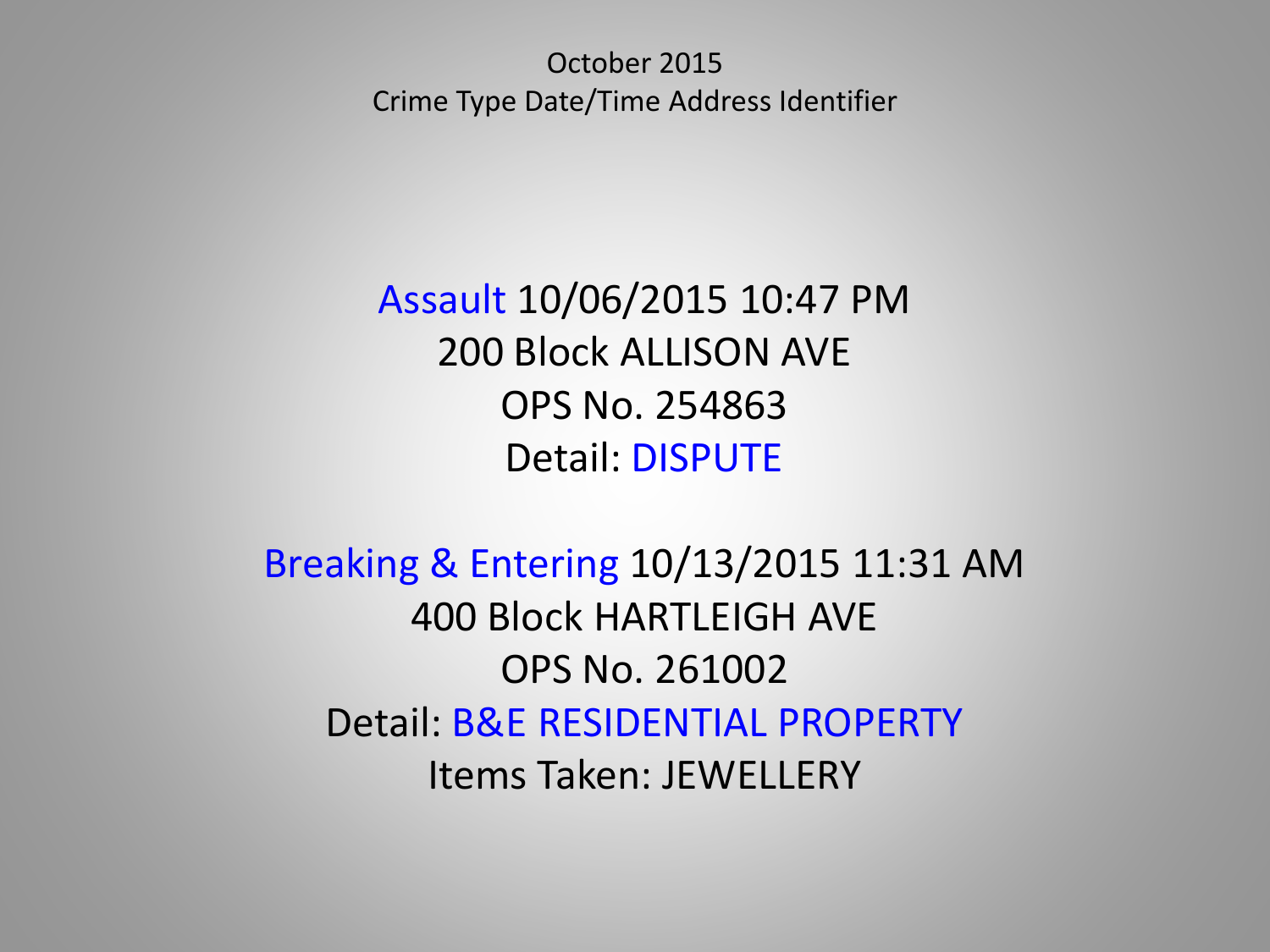## 911 or 311

How to determine if you should call 911 or 311

### **911**

### Any Emergency, Life Threatening Event or Crime in Progress

### **311**

By-law infractions, City services or general inquires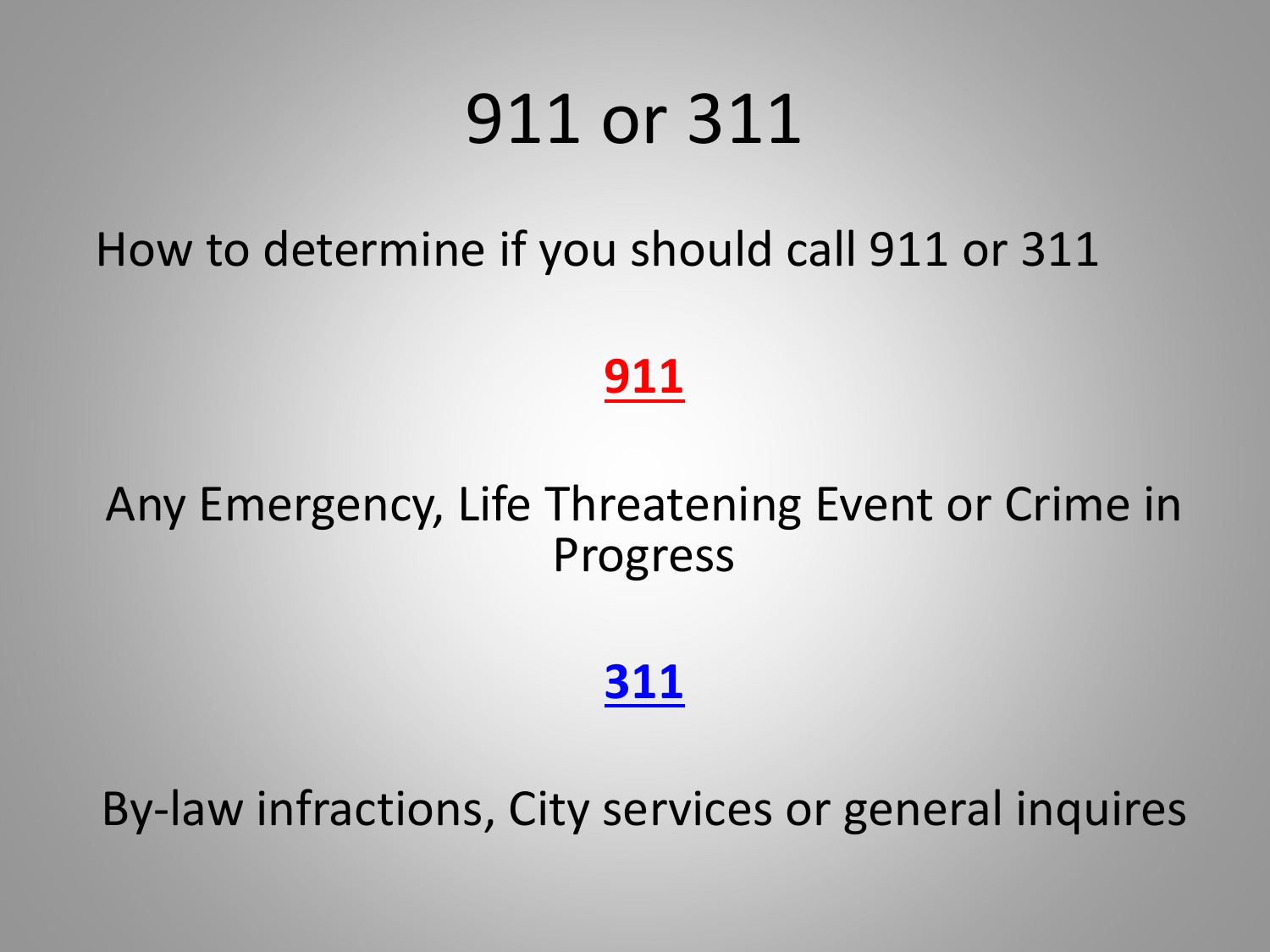## Home Safety & Security

Always remember to lock your doors and windows at all times for your home and vehicles

Have sufficient security lighting around your home

Install smoke detectors on every level of your home and change the batteries with each time change

Have emergency numbers posted on your fridge or anywhere accessible to you and your children and teach them how to use these numbers or call 911

Keep you land line until your children are old enough to know their own address as only landlines have the correct home address when calling 911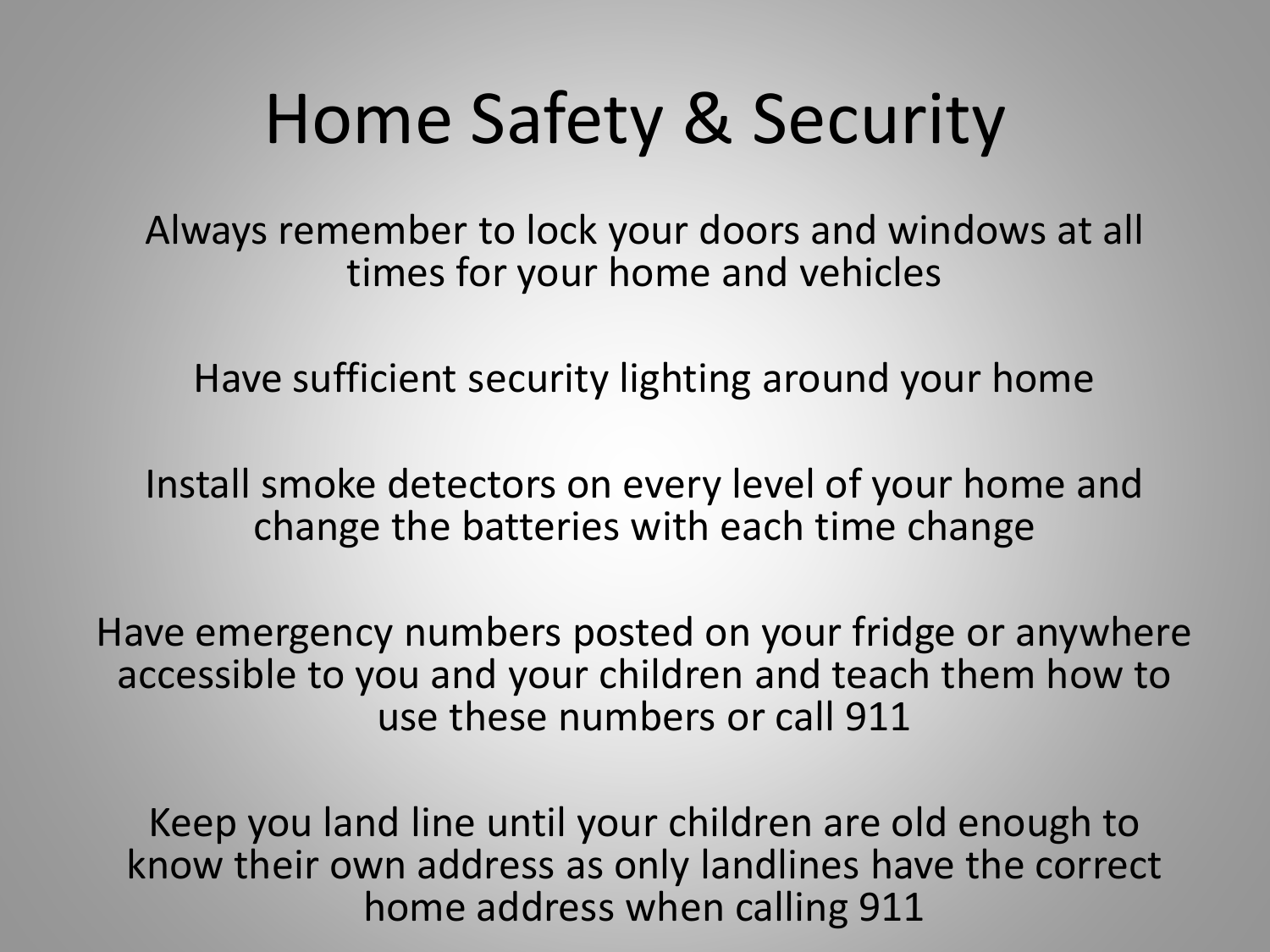#### **Calls for Service**

- **2013 354,448** ▼3.9%
- **2014 340,763**

### **Priority 1 \***

**2013 4,948** ▼17.2% **2014 4,099**

## **Priority 2 \*\* 2013 25,601** ▼2.5% **2014 24,969**

**\*** Emergency Calls **\*\*** Non-emergency Calls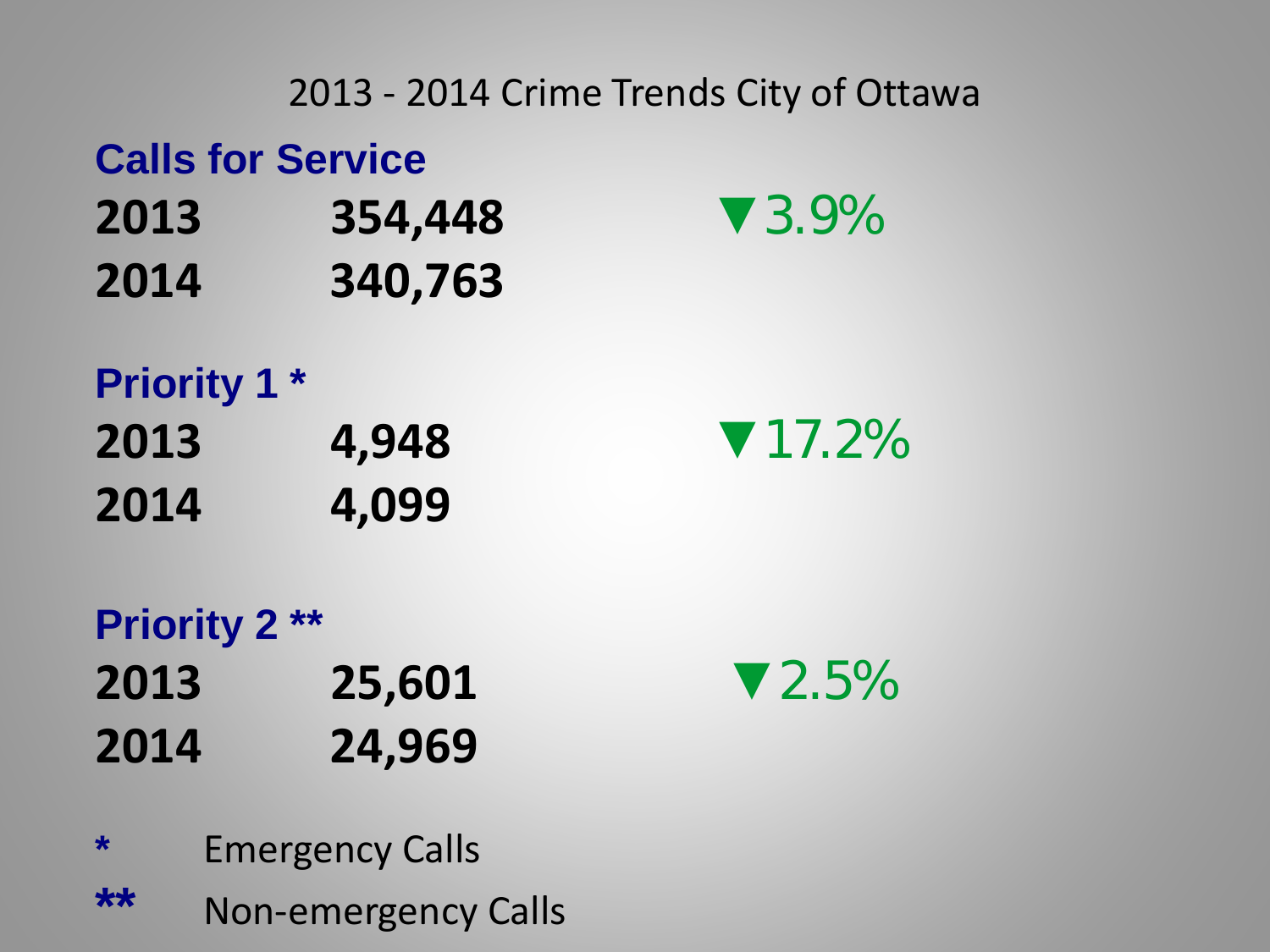#### **Crime Rate \***

- **2013 3,412.4** ▼ 3.1% **2014 3,306.2**
- **Violent Crime**
- **2013** 575.9  $\sqrt{4.1\%}$
- **2014 552.3**

#### **Non-Violent Crime**

| 2013 | 2,836.6 | $\blacktriangledown$ 2.9% |
|------|---------|---------------------------|
| 2014 | 2,753.9 |                           |

**\*** Rate is calculated per 100,000 of population. As provided by the City of Ottawa's Planning and Growth Management Department, the population for 2013 and 2014 was 943,256 and 951,727 respectively.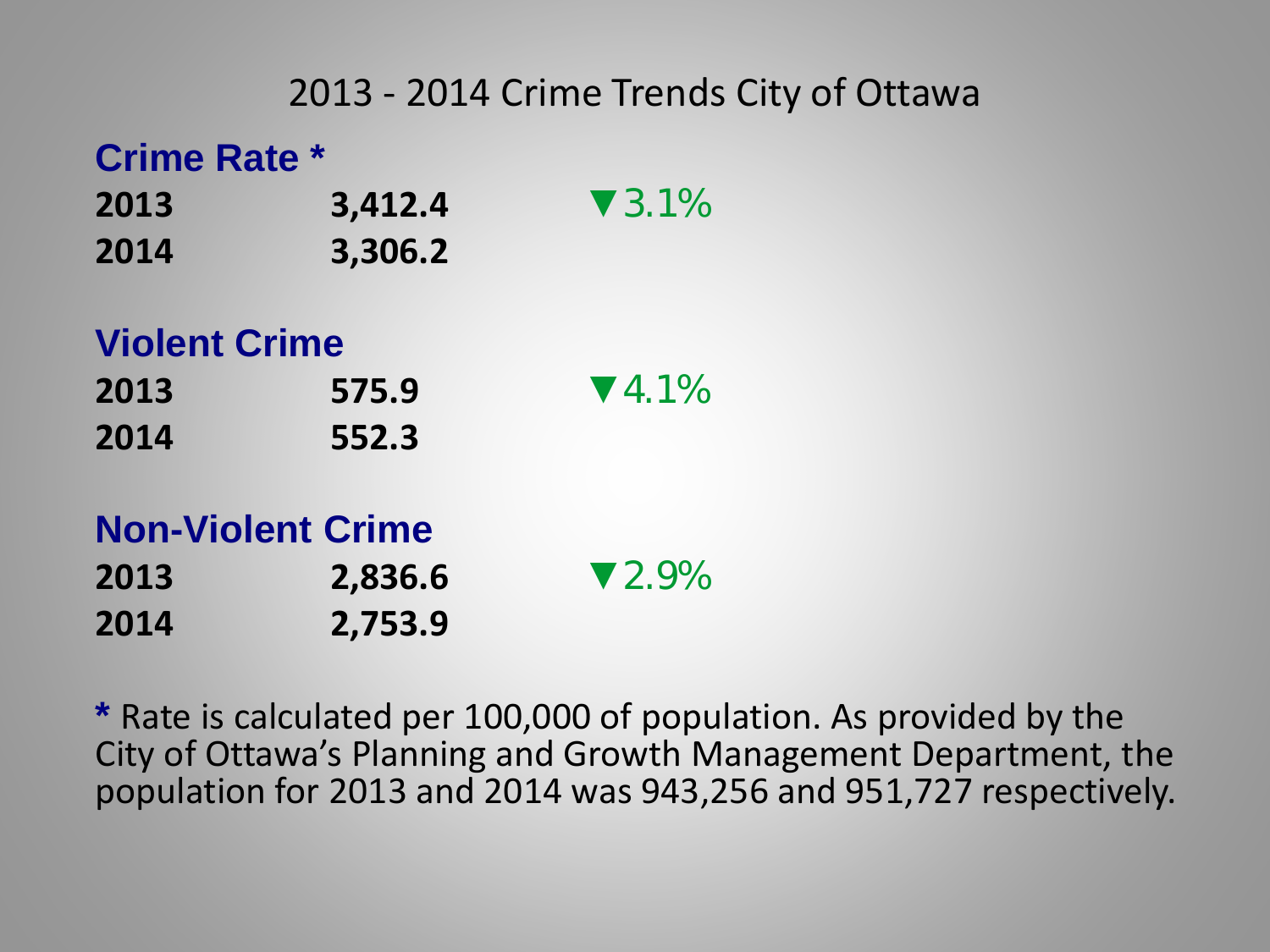#### **Reported Crime \***

| 2013 | 32,188 |
|------|--------|
| 2014 | 31,466 |

#### **Violent Crime**

| 2013 | 5,432 |
|------|-------|
| 2014 | 5,256 |

**Non-Violent Crime**

**2014 26,210**

**2013 26,756** ▼2.0%

▼2.2%

▼3.2%

**\*** Reported Crime refers to the actual crime reported to the Ottawa Police Service within a calendar year. Unfounded incidents, those deemed through investigation not to have occurred, are excluded.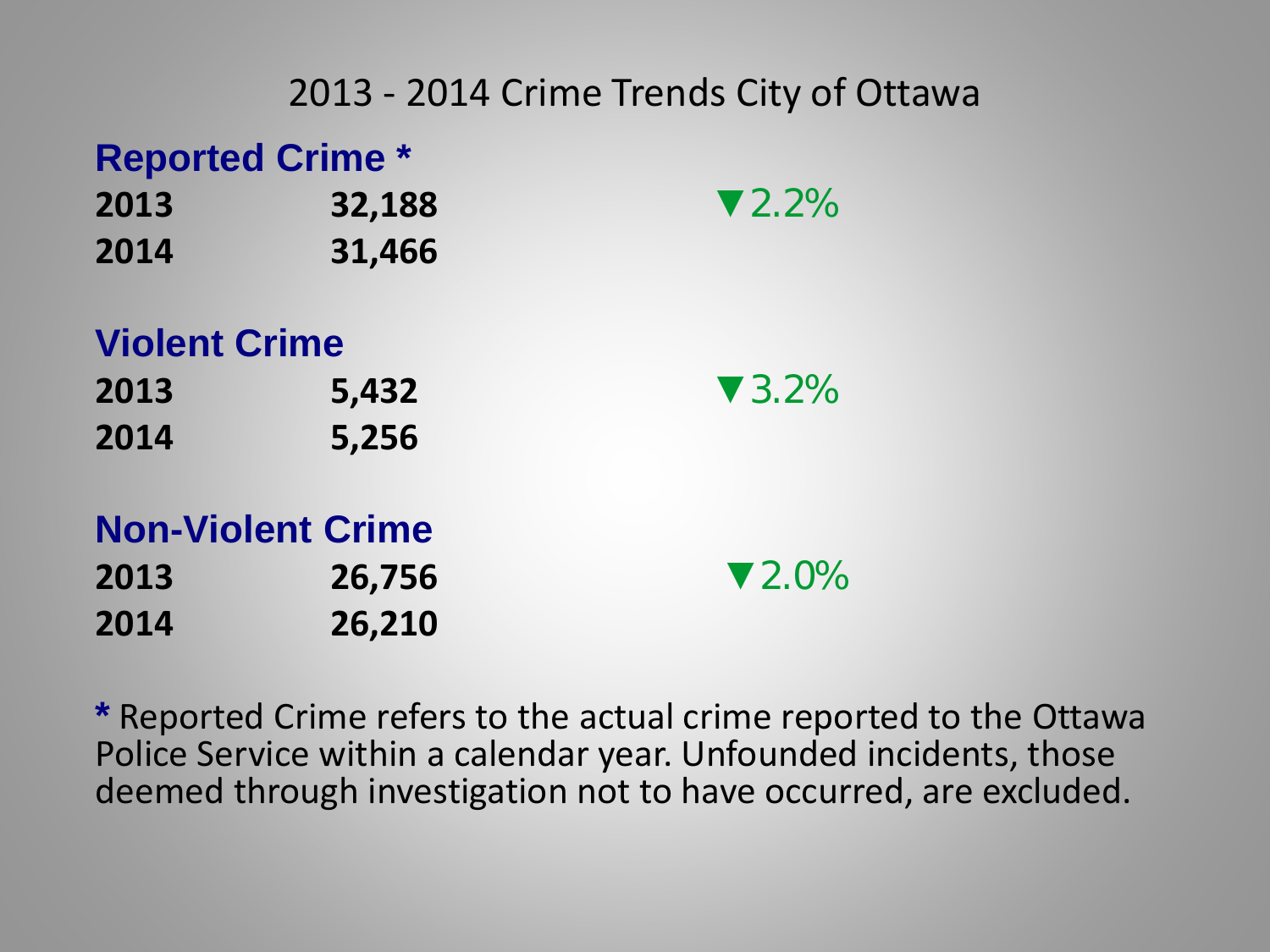#### **Crime Severity Index \***

| 2013 | 46.2 | $\blacktriangledown$ 7.6% |
|------|------|---------------------------|
| 2014 | 42.7 |                           |

#### **Violent Crime**

| 2013 | 48.9 |
|------|------|
| 2013 | 45.5 |

### **Non-Violent Crime**

**2013 45.1** ▼7.8% **2014 41.5**

**2013 48.9** ▼6.9%

**\*** The Crime Severity Index is a measure of police-reported crime that reflects the relative seriousness of individual offences and tracks changes in crime severity. Values are estimated and do not represent the official CSI as published by Statistics Canada.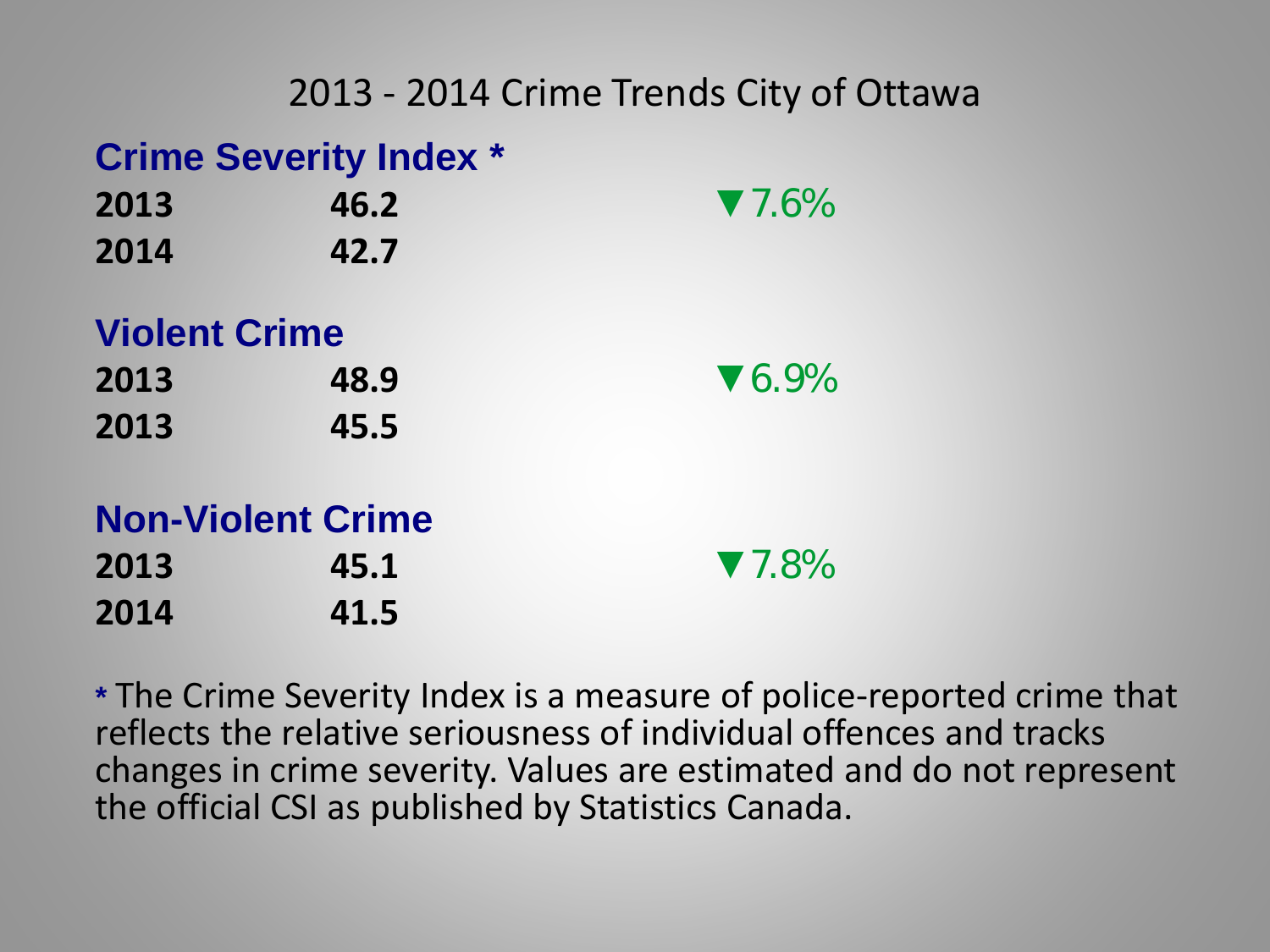| Solvency %* |        |                           |
|-------------|--------|---------------------------|
| 2013        | 38.4%  | $\blacktriangledown$ 1.8% |
| <b>AA44</b> | 82 PAI |                           |

**2014 36.5%**

|  | <b>Violent Crime</b> |  |
|--|----------------------|--|
|  |                      |  |

- **2013 55.9%** ▼1.1%
- **2014 54.9%**

**Non-Violent Crime 2013 34.8%** ▼1.9% **2014 32.9%**

**\*** Solvency (%) is expressed as a percent and is the sum of all Criminal Code of Canada Offences cleared by charge and cleared otherwise, divided by the total number of actual reported incidents.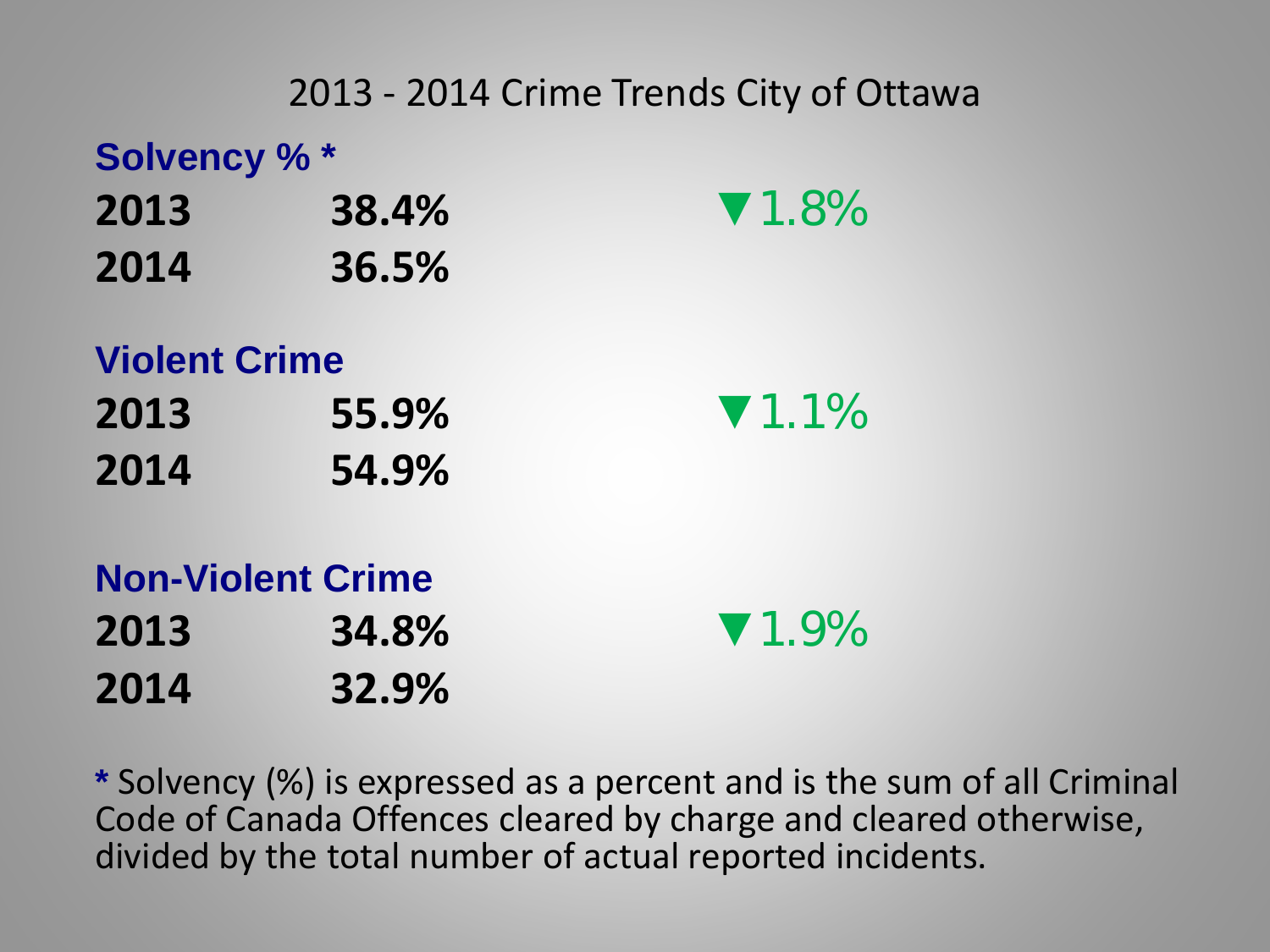## How Woodpark Stacks Up

**Crime Rate for City of Ottawa during 2014**

**31,466 (Twelve Month Period)**

**For argument sake we divide this number by 2 so we can match the six month period in this presentation for a total of 15733.**

**Crime Rate for Woodpark from April to October 2015 (Six Month Period)**

**13**

**Crime Rate % For Woodpark compared to City of Ottawa as a whole based on a six month period April to October 2015 = .000826 %**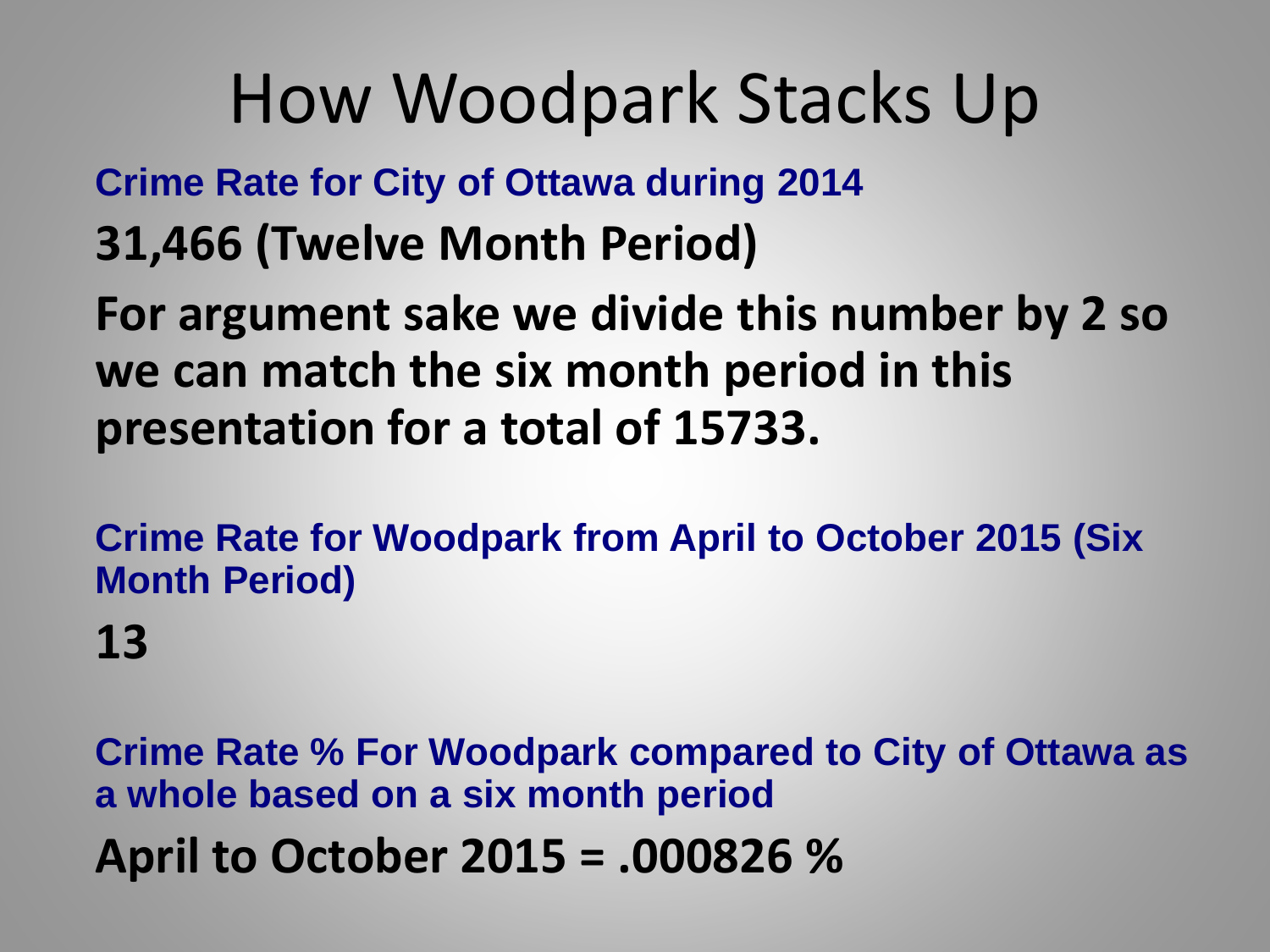For 24 hour crisis response please use the following crisis response lines :

- [Distress Center](http://www.dcottawa.on.ca/) 613-238-3311
- [Mental Health Crisis Line](http://www.crisisline.ca/) 613-722-6914
- [Assaulted Women's Helpline](http://www.awhl.org/) Ontario 1-866-863-0511
- [FEM'AIDE](http://www.femaide.ca/index.cfm?Voir=menu&Repertoire_No=2137989335&M=3130) (Ligne de soutien pour femmes violentées) 1- 877-336-2433 1-866-860-7082 (ATS)
- [Ottawa Rape Crisis Center](http://www.orcc.net/) 613- 613-562-2333
- [Kids Help Phone](http://org.kidshelpphone.ca/en/choose/ontario/ottawa) 1-800-668-6868
- [Ottawa Help line for abused women:](http://www.orcc.net/)
- [English](http://www.orcc.net/) 613-745-4818
- [French](http://www.orcc.net/) 613- 745-3665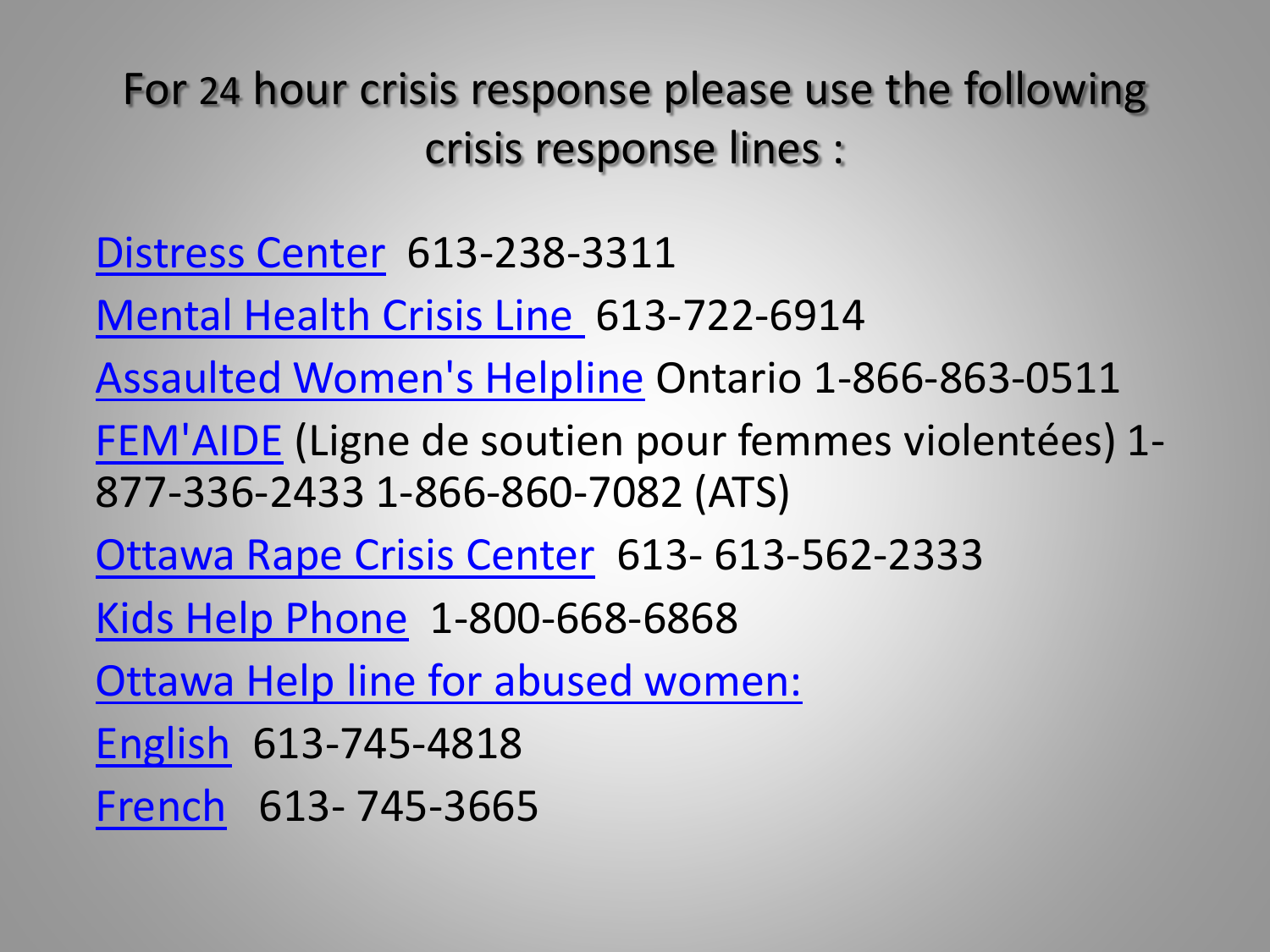Victim Crisis Unit 245 Greenbank Road Weekdays 7AM to 12AM Weekends 8AM to 12AM [613-236-1222 x 2223](tel:613-236-1222 x 2223)

The Victim Crisis Unit (VCU) is dedicated to providing professional assistance and crisis counselling to victims of crime or tragic circumstances. The VCU also ensures that victims have access to the many resources and programs offered in the Ottawa Area.

The Victim Crisis Unit is staffed with professional Crisis Counsellors who are available to help if you are in need of support or have any questions with regards to being victimized or suffering from tragic circumstances.

Victims who contact the VCU can expect a risk and needs assessment by a trained professional crisis counsellor. Crisis Counsellors may also provide victims with crisis and post trauma counselling, information about the criminal justice system, support, advocacy, and referral to external resources for longer term support.

Please be aware that we do not operate a 24 hour Crisis Line. You may be required to leave a message and one of our Crisis Counselors will return your call as soon as possible.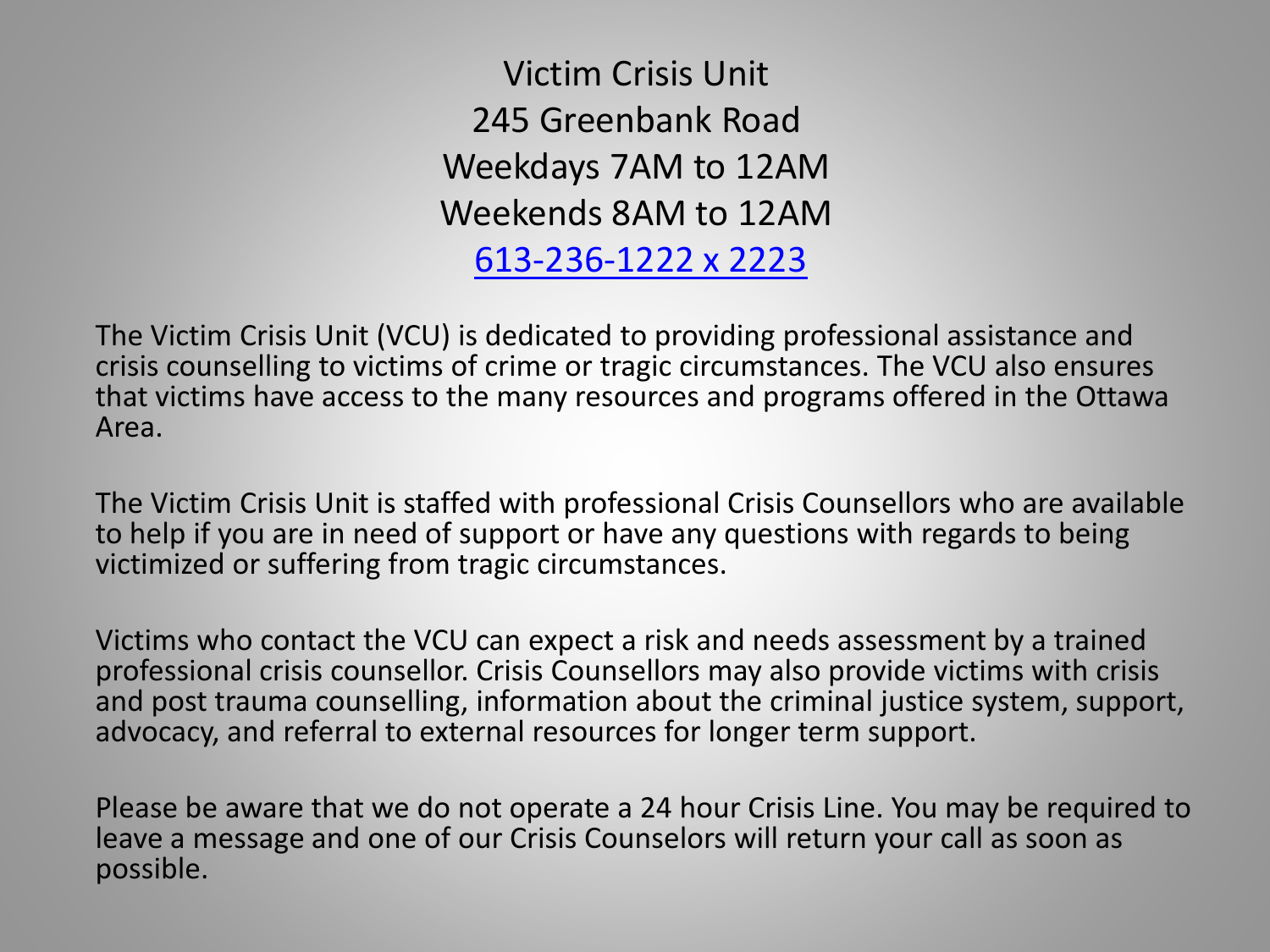

## http://www.211ontario.ca/